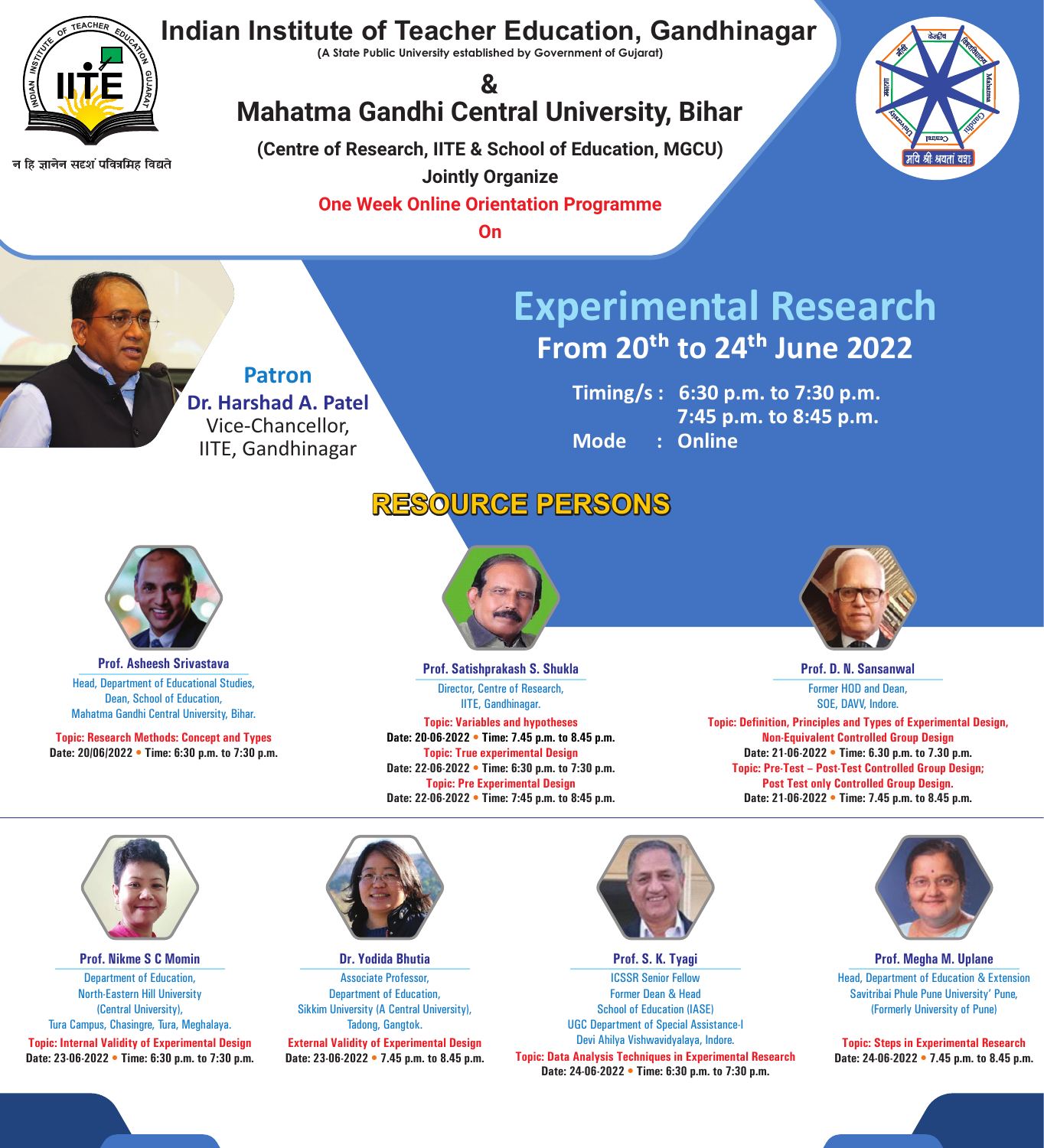![](_page_1_Picture_0.jpeg)

## **Indian Institute of Teacher Education, Gandhinagar**

**(A State Public University established by Government of Gujarat)**

**(Centre of Research, IITE & School of Education, MGCU)**

### **& Mahatma Gandhi Central University, Bihar**

न हि ज्ञानेन सदृशं पवित्रमिह विद्यते

### **Coordinators of the Online Session**

| Date & Time                                              | <b>Coordinators</b>                                                                                                        |  |
|----------------------------------------------------------|----------------------------------------------------------------------------------------------------------------------------|--|
| Day 1: 20/06/2022 Session I: (6:30 p.m. to 7:30 p.m.)    | Dr. Ritu Bakshi, Associate Professor, Department of Educational Studies, Central University of Jammu                       |  |
| Day 1: 20/06/2022 Session II: (7:45 p.m. to 8:45 p.m.)   | Dr. Jyoti Raval, Head, Department of Testing and Evaluation, CoR, IITE, Gandhinagar                                        |  |
| Day 2: 21/06/2022 Session III: (6:30 p.m. to 7:30 p.m.)  | Dr. Sudhirkumar Tandel, Deputy Director, Centre of Research, IITE, Gandhinagar.                                            |  |
| Day 2: 21/06/2022 Session IV: (7:45 p.m. to 8:45 p.m.)   | Dr. Ashok Kumar Erigala, Assistant Professor, Department of Education, NEHU, Shillong.                                     |  |
| Day 3: 22/06/2022 Session V: (6:30 p.m. to 7:30 p.m.)    | Dr. Sweta Dvivedi, Assistant Professor, Department of Education, Mizoram University (A Central University), Aizawl.        |  |
| Day 3: 22/06/2022 Session VI: (7:45 p.m. to 8:45 p.m.)   | Ms. Sanjana Tirkey, Assistant Professor, St. Xavier's College of Education, Patna.                                         |  |
| Day 4: 23/06/2022 Session VII: (6:30 p.m. to 7:30 p.m.)  | Dr. Naziya Hasan, Assistant Professor, Department of Teacher Education, Manipur University (A Central University), Imphal. |  |
| Day 4: 23/06/2022 Session VIII: (7:45 p.m. to 8:45 p.m.) | Dr. Ismail Thamarasseri, Assistant Professor, School of Pedagogical Sciences, Mahatma Gandhi University, Kottayam, Kerala. |  |
| Day 5: 24/06/2022 Session IX: (6:30 p.m. to 7:30 p.m.)   | Dr. Biswajit Behera, Assistant Professor, Department of Education Central University of Punjab.                            |  |
| Day 5: 24/06/2022 Session X: (7:45 p.m. to 8:45 p.m.)    | Dr. Viral Bharatbhai Jadav, Associate Professor, IITE, Gandhinagar.                                                        |  |

**Organizing Secretary Dr. Kadem Srinivas**  Research Advisor (Facilitator) Centre of Research, Indian Institute of Teacher Education, Gandhinagar. 934 678 2345

#### **Dr. Pathloth Omkar**

Assistant Professor Department of Educational Studies, School of Education, Mahatma Gandhi Central University, Bihar. 9951513232 & 9618795186

**Please call only for Technical support (Online Meeting): Mr. Soma Vinay Kumar Organizing Member** Mobile Number: 949 436 3744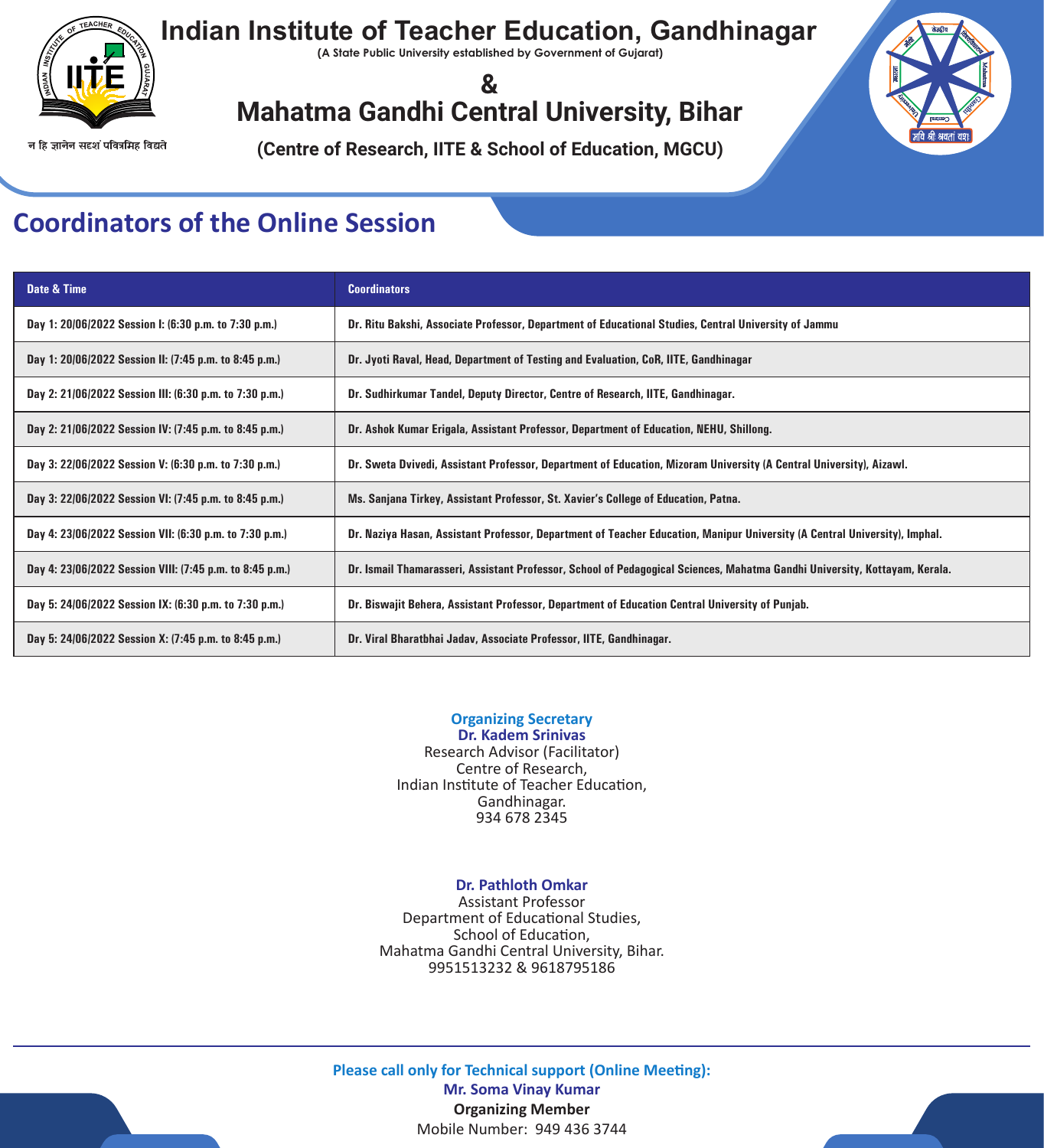![](_page_2_Picture_0.jpeg)

### **Indian Institute of Teacher Education, Gandhinagar**

**(A State Public University established by Government of Gujarat)**

**(Centre of Research, IITE & School of Education, MGCU)**

**& Mahatma Gandhi Central University, Bihar**

न हि ज्ञानेन सदृशं पवित्रमिह विद्यते

#### **About the University (IITE, Gandhinagar)**

This University was established in an era when the country was in search of alternatives to the current scenarios in Teacher Education. Keeping in this view honorable Chief Minister of Gujarat (Presently Prime Minister of India), Shree Narendra Modi envisioned the real scenario of teacher education globally. In contemporary times, education would not be just a UG/PG Degree but a holistic development of individuals. Looking at the dire need for an all-inclusive setup; the idea of to start new innovative and novel integrated degrees programmes was brought in 2010. It is an Indian ethos to sense the best from around the world and to inculcate them in prospective generations without any kind of discrimination.

Indian Institute of Teacher Education, Gandhinagar was the first in India to introduce the integrated innovative programmes in teacher education. The Justice Verma Committee also recommended reforms in teacher education in 2013 and even before that IITE introduced teacher education programmes inculcating those reforms under the vision of the then Hon'ble Chief Minister of Gujarat (Presently Prime Minister of India), Shree Narendra Modiji.

The basic purpose behind the establishment of the Indian Institute of Teacher Education is to promote teachers' holistic development with focusing on integral personality, wide vision of nationalism and internationalism, and to fulfill their role as exemplars, friends, philosophers, guides, scientists, psychologists, artists, technologists and above all as ideal communicators who can spread uplifting influence by the processes of awakening, inspiration, and enthusiasm, also to promote new trends of syntheses of the East and the West and to confer the status of a University.

The Centre is also looking forward to establish a Research Consortium wherein the researchers across the globe can interact on the same platform sharing their ideas, solving their queries, getting guidance from the galaxy of virtuoso. The aim is to establish a discourse among the galaxy of virtuoso so as to bring out quality research and aspire more and more scholars to excel in the Held and pave the way for research collaborations. The Centre of Research has 3 Departments. They are I. Department of Testing and Evaluation. 2. Department of SSIP. 3. Department of Research in Education, Languages, Sciences and Social Sciences

The Vision of the University is to nurture teachers of tomorrow with the transformative knowledge of Indian tradition and usher in a new era of teacher education, focusing upon the integral development of teachers. The Mission of University is to provide integrated courses in teacher education, marked and defined by value-education, global outlook, and interdisciplinary.

#### **About Centre of Research (IITE, Gandhinagar)**

Facilities of Centre of Research are: Free access to the several e-journals and e- resources, Researchers' Forum, State of the art Educational Studio, Research Repository, MoU with other Universities and research centers, Availability of standard research tools, Data Analysis software (Qualitative as well as Quantitative), 12+1 Junior Research fellowship to the scholar, National Research Fellowship in Education, Publications and dissemination of high quality researches at state and national level, Awards and rewards to excellent researches at state and national level, Publication of research journals of national and international level, To collaborate with the agencies like MHRD, UGC, ICSSR, DST, NCERT, GCERT, IUCTEs, Schools of Education under PMMMNMTT Scheme etc. for the research projects and JRF and SRF facilities for the research scholars. The Centre organizes seminars, conferences, workshops, symposium, summer and winter programmes across the year.

The Indian Institute of Teacher Education has five centers among Centre of Research is one the Centre. Centre has a provision of offering a total of 25 fellowship i.e., 12 JRFs, 12 Senior Research Fellowships awarded to eminent educationist and National fellowships to the eminent educationist across the nation.

In order to enhance quality research and to motivate and attract the best brains in the Held of research, CoR at IITE is offering JRF equivalent to JRF offered by UGC and the candidates selected will be availing scholarship worth Rs.31, 000/ pm along with contingency of Rs.10000 after the successful completion of the course work which can be availed for a maximum period of three years. In order to inculcate and sustain zeal and passion towards research among the faculty members, CoR is offering 12 fellowships to eminent educationist of the rank of Associate Professor and Assistant Professor of the university.

#### **About Mahatma Gandhi Central University (MGCU)**

Mahatma Gandhi Central University (MGCU) came into existence by an Act of Parliament, Central Universities (Amendment) Act 2014 (No. 35 of 2014). The University became functional on 3 rd February 2016. MGCU is situated in Motihari (Bankat), on National Highway 28.

MGCU is proving to be an excellent center of Higher Studies in both Basic, Applied and Technical educational fields. There are as many as total 04 Undergraduate; 22 Postgraduate; 19 M.Phil. and 20 Ph.D. Programmes of Study running under total 07 Schools and 20 teaching Department under them. This is one of the salient characteristics of the University which has attracted the enthusiastic learners from different parts of the country to seek admission here. Needless to reiterate, the well-experienced and competent Faculty of the University is the central basis for the academic excellence being sustained herein.

The location of the University in Motihari, Bihar does take us to the glorious historic year of 1917 when Mahatma Gandhi started his well-known SATYAGRAHA, the first ever anti-colonial struggle against the British. It is rightly said that Motihari made Mahatma Gandhi the BAPU, the premier MASS LEADER who henceforward revolutionized the whole India through miraculous mantras of Truth and Non-Violence. No wonder, MGCU is committed towards inculcating the spirit of SATYAGRAHA, TRUTH and NON-VIOLENCE among our learners towards rendering their invaluable services to the humanity.

Christened after Mahatma Gandhi, FATHER OF NATION, MGCU is one of the emerging public Central Universities of India. The Motto of the University is enshrined in the LOGO: legacy image. The very logo is an invocation of Vedic Chant meant for showering the prosperity of name, fame and riches upon all. This is the guiding principle behind the educational spirit of this University. All the Members of the University (both Teaching & Non- Teaching) work heart and soul towards enabling our students/ learners to achieve the all- round success and prosperity.

It is notable that MGCU is being galvanized under the visionary and dynamic leadership of our Hon'ble Vice-Chancellor, Prof Sanjeev Kumar Sharma. It's remarkable that our VC is a man of prodigious versatility, excellent academic vision and wonderful administrative acumen. Quite naturally, the all-round development and betterment as regards pedagogy, extra-curricular activities, administration, infrastructure, research, innovation are being harmoniously and steadily realized herein the ideal ambience of our University.

#### **About Department of Educational Studies (MGCU)**

The Department of Educational Studies under the School of Education came into existence on May, 2019. The Department is presently offering M.A. in Education, M.Phil. in Education and Ph.D. in Education from the academic year 2019-20. The genesis of Department of Educational Studies is new in the university and it has proposed to incorporate all elements of Discipline of Education.

#### **About Online Orientation Programme**

The various methods of educational research are commonly used in social science (especially educational) research are the Historical Method which focus on what existed in past? The Descriptive Method which focuses on what exist at present? The Experimental Research is deriving basic relationship among phenomena under controlled conditions. It establishes a systematic and logical association between manipulated factors and observed effects. The essential characteristics of Experimental Research are: Control, Manipulation, Observation and Replication. Keeping in this view, the Online Orientation Programme is systematically arranged the sequence of topic/s with eminent resource person across the country. The topics are: Research Methods: Concept and Types, Variables and hypotheses, Definition, Principles and Types of Experimental Design, Non-Equivalent Controlled Group Design, Pre-Test – Post-Test Controlled Group Design, Post Test only Controlled Group Design, True experimental Design Pre Experimental Design, Data Analysis Techniques in Experimental Research, and Steps of Experimental Research. The target group of online Orientation Programme is Research Scholars, Faculty Members and any other Research Community Members of Social Science Subjects (Main focus on Educational Research).